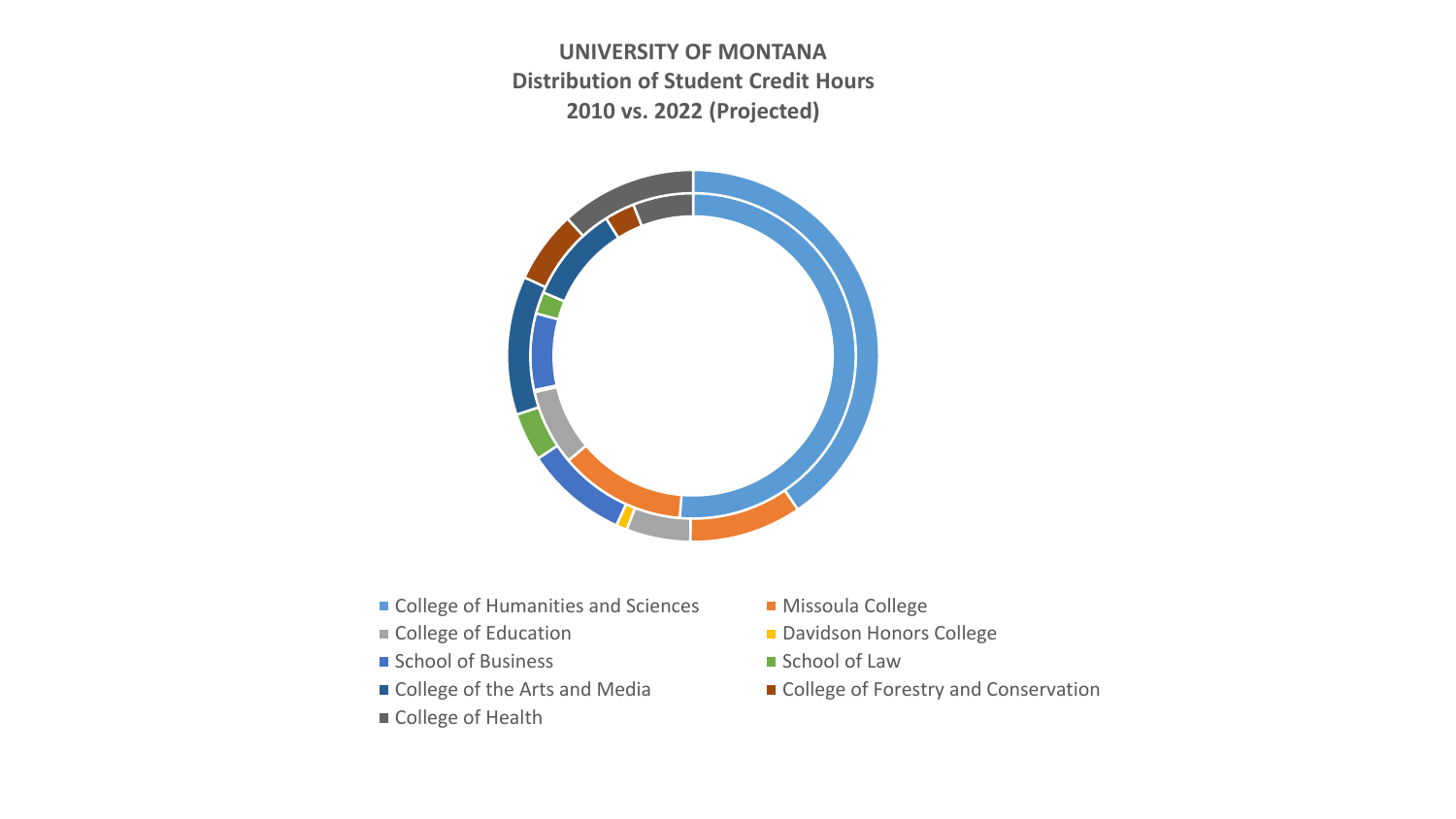**Estimate Deans Est Majors Majors Majors AY20 AY21P AY22 Summer19 Summer20 Summer21 2019 2020 2022** College of Education 12,239 10,739 11,700 1,884 1,679 1,603 561 517 520 College of Health 25,334 25,969 24,759 1,495 1,510 1,453 2,017 2,010 2,030 College of Forestry and Conservation 11,551 11,292 13,160 36 4 - 852 838 924 College of Humanities and Sciences 92,897 84,077 85,000 4,648 5,580 5,000 3,274 2,973 2,950 College of Arts and Media 25,058 21,097 25,312 1,489 1,131 1,476 814 799 824 Davidson Honors College 1,711 1,817 2,000 97 19 - - - - College of Business **16,060** 17,687 18,750 1,501 1,868 1,700 1,002 1,041 1,108 School of Law 8,024 8,792 8,799 191 216 216 324 342 367 Graduate School 18 and 18 and 18 and 18 and 18 and 18 and 18 and 18 and 18 and 18 and 18 and 18 and 18 and 18 and 18 and 18 and 18 and 18 and 18 and 18 and 18 and 18 and 18 and 18 and 18 and 18 and 19 and 19 and 19 and 19 Mountain Campus 192,874 181,470 189,480 11,341 12,007 11,448 8,860 8,538 8,723 Missoula College 23,628 21,769 20,500 1,319 1,264 1,450 1,381 1,157 1,100 University of Montana 216,502 203,239 209,980 12,660 13,271 12,898 10,241 9,695 9,823 UM Allocated 11,858 10,633 9,612 256 611 583 161 113 114 Missoula College Allocated 6,135 2,091 1,040 320 224 257 Total allocated 17,993 12,724 10,652 576 835 840 161 113 114 Total hours 234,495 215,963 220,632 13,236 14,106 13,738 10,402 9,808 9,937 -7.9% 2.2% 6.6% -2.6% -5.7% 1.3%

**Estimate**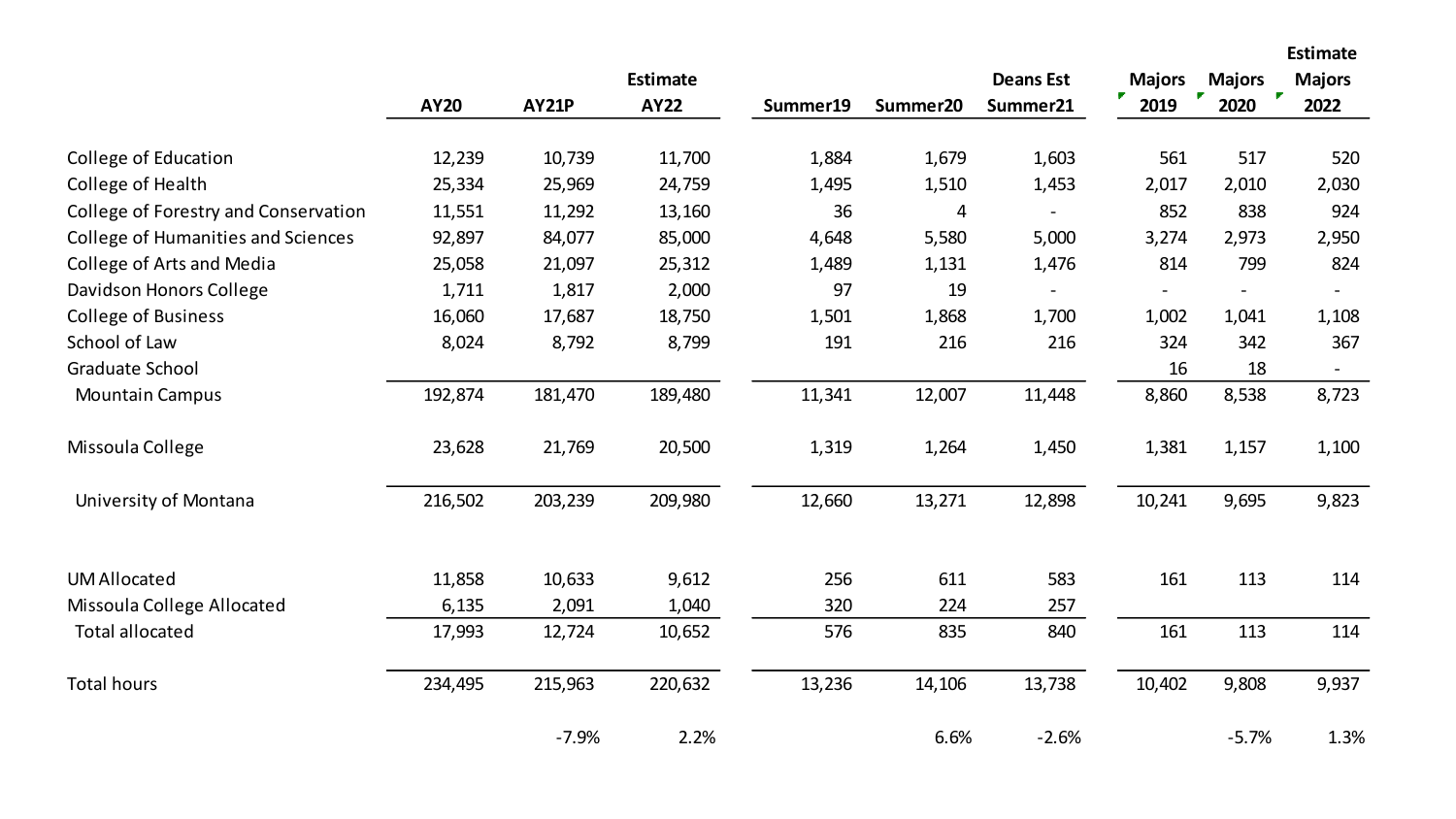## **UNIVERSITY OF MONTANA**

## **BUDGET ALLOCATION MODEL**

|                                   | <b>FY20</b>              | FY21P       | FY22 EST          |                                                             |                                   |                                                 |         |             |                                                                                                   |                          |             |              |             |            |
|-----------------------------------|--------------------------|-------------|-------------------|-------------------------------------------------------------|-----------------------------------|-------------------------------------------------|---------|-------------|---------------------------------------------------------------------------------------------------|--------------------------|-------------|--------------|-------------|------------|
|                                   |                          |             |                   | Total tuition and appropriation revenue X ??% = contingency |                                   |                                                 |         |             |                                                                                                   |                          |             |              |             |            |
| AY net tuition                    | 53,404,533               | 48,396,676  | 49,277,284        |                                                             |                                   |                                                 |         |             |                                                                                                   |                          |             |              |             |            |
| AY program tuition                | 4,801,717                | 5,325,929   | 5,325,929 Method: |                                                             |                                   | Net tuition revenue plus appropriations revenue |         |             |                                                                                                   |                          |             |              |             |            |
|                                   | 58,206,250               | 53,722,605  | 54,603,213        |                                                             |                                   |                                                 |         |             | Allocate all revenue to schools and colleges based on student credit hours, majors, other factors |                          |             |              |             |            |
|                                   |                          |             |                   |                                                             | <b>Compare to actual expenses</b> |                                                 |         |             |                                                                                                   |                          |             |              |             |            |
| Summer tuition                    | 4,115,741                | 2,998,199   | 4,403,675         |                                                             |                                   |                                                 |         |             |                                                                                                   |                          |             |              |             |            |
| Summer program tuition            | 157,657                  | 168,177     | 168,177           |                                                             |                                   |                                                 |         |             |                                                                                                   |                          |             |              |             |            |
|                                   | 4,273,398                | 3,166,376   | 4,571,853         |                                                             |                                   |                                                 |         |             |                                                                                                   |                          |             |              |             |            |
| Net tuition revenue               | 62,479,648               | 56,888,981  | 59,175,066        |                                                             |                                   |                                                 |         |             |                                                                                                   |                          |             |              |             |            |
| State appropriation               | 60,336,444               | 61,862,743  | 60,684,268        |                                                             |                                   |                                                 |         |             |                                                                                                   |                          |             |              |             |            |
| Other revenue                     | 657,550                  | 725,980     | 500,000           |                                                             |                                   |                                                 |         |             |                                                                                                   |                          |             |              |             |            |
| Total net revenue                 | 123,473,642              | 119,477,704 | 120,359,334       |                                                             |                                   |                                                 |         |             |                                                                                                   |                          |             |              |             |            |
| Less: contingency                 | (617, 368)               | (597, 389)  | (601, 797)        | 0.50%                                                       |                                   |                                                 |         |             |                                                                                                   |                          |             |              |             |            |
| Net Revenue to allocate           | 122,856,274              | 118,880,315 | 119,757,537       |                                                             |                                   |                                                 |         |             |                                                                                                   |                          |             |              |             |            |
|                                   |                          |             |                   |                                                             | Summer                            |                                                 |         |             |                                                                                                   |                          |             |              |             |            |
|                                   |                          |             | Program           |                                                             | Program                           |                                                 |         |             |                                                                                                   |                          |             |              |             |            |
|                                   | Weighted AY              |             | Tuition           | Summer                                                      | Tuition                           |                                                 |         |             | Total                                                                                             | 100% Progrm              | Non Program | <b>FINAL</b> |             |            |
|                                   | Tuition and Fee          |             | Direct            | Net Tuition and                                             | Direct                            | Appropriation                                   | Other   | Less:       | Allocable                                                                                         | Revenue                  | Allocable   | Non Program  | Non Program | Model      |
|                                   | Allocation               | % of Total  | Allocation        | Fee Allocation                                              | Allocation                        | Allocation                                      | Revenue | Contingency | Revenue                                                                                           | E/R Ratio                | Revenue     | E/R Ratio    | Expenses    | Allocation |
| College of Education              | 2,773,560                | 5.6%        |                   | 586,154                                                     |                                   | 3,415,599                                       |         | (33, 877)   | 6,741,436                                                                                         | $\sim$                   | 6,741,436   | 47.55%       | 3,205,351   | 3,205,351  |
| College Health Prof & Biomed      | 7,448,758                | 15.1%       | 3,178,782         | 531,305                                                     | 63,156                            | 9,173,038                                       |         | (101, 975)  | 20,293,063                                                                                        | 3,241,938                | 17,051,125  | 44.76%       | 7,632,118   | 10,874,056 |
| College of Forestry               | 3,712,451                | 7.5%        | 210,731           |                                                             | 8,328                             | 4,571,830                                       |         | (42, 517)   | 8,460,823                                                                                         | 219,059                  | 8,241,765   | 59.55%       | 4,908,067   | 5,127,125  |
| College of Humanities/Sciences    | 18,578,406               | 37.7%       |                   | 1,828,303                                                   |                                   | 22,879,040                                      |         | (216, 429)  | 43,069,321                                                                                        |                          | 43,069,321  | 49.68%       | 21,396,288  | 21,396,288 |
| College of Visual/Performing Arts | 5,216,359                | 10.6%       |                   | 539,715                                                     |                                   | 6,423,871                                       |         | (60, 900)   | 12,119,045                                                                                        |                          | 12,119,045  | 57.48%       | 6,966,040   | 6,966,040  |
| Davidson Honors College           | 343,958                  | 0.7%        |                   |                                                             |                                   | 423,579                                         |         | (3,838)     | 763,699                                                                                           |                          | 763,699     | 83.02%       | 634,053     | 634,053    |
| School of Business                | 4,344,985                | 8.8%        | 459,430           | 621,623                                                     | 67,115                            | 5,350,787                                       |         | (54, 220)   | 10,789,721                                                                                        | 526,545                  | 10,263,176  | 58.62%       | 6,016,587   | 6,543,131  |
| School of Law                     | 1,890,926                | 3.8%        | 1,623,793         | 78,983                                                      | 28,700                            | 2,328,648                                       |         | (29, 755)   | 5,921,294                                                                                         | 1,652,493                | 4,268,801   | 89.80%       | 3,833,473   | 5,485,966  |
| Missoula College                  | 2,480,808                | 5.0%        | 26,625            | 217,592                                                     | 1,000                             | 3,055,080                                       |         | (28, 906)   | 5,752,200                                                                                         | 27,625                   | 5,724,575   | 70.77%       | 4,051,143   | 4,078,768  |
| Unknown MC                        | $\overline{\phantom{a}}$ | 0.0%        |                   |                                                             |                                   |                                                 |         | $\sim$      | $\overline{\phantom{a}}$                                                                          |                          | $\sim$      |              |             |            |
| <b>Unknown Other UNITS</b>        | 2,487,074                | 5.0%        |                   |                                                             |                                   | 3,062,796                                       |         | (27, 749)   | 5,522,120                                                                                         | $\overline{\phantom{a}}$ | 5,522,120   |              |             |            |
| Other GL to Detail Difference     |                          | 0.0%        |                   |                                                             |                                   |                                                 |         | $\sim$      | $\overline{\phantom{a}}$                                                                          | $\sim$                   | $\sim$      |              |             |            |
| Other including research          |                          | 0.0%        | (173, 432)        |                                                             | (121)                             |                                                 | 500,000 | (1,632)     | 324,815                                                                                           | (173, 553)               | 498,368     |              |             |            |
|                                   | 49,277,284               | 100.0%      | 5,325,929         | 4,403,675                                                   | 168,177                           | 60,684,268                                      | 500,000 | (601, 797)  | 119,757,537                                                                                       | 5,494,106                | 114,263,431 |              | 58,643,119  | 64,310,778 |